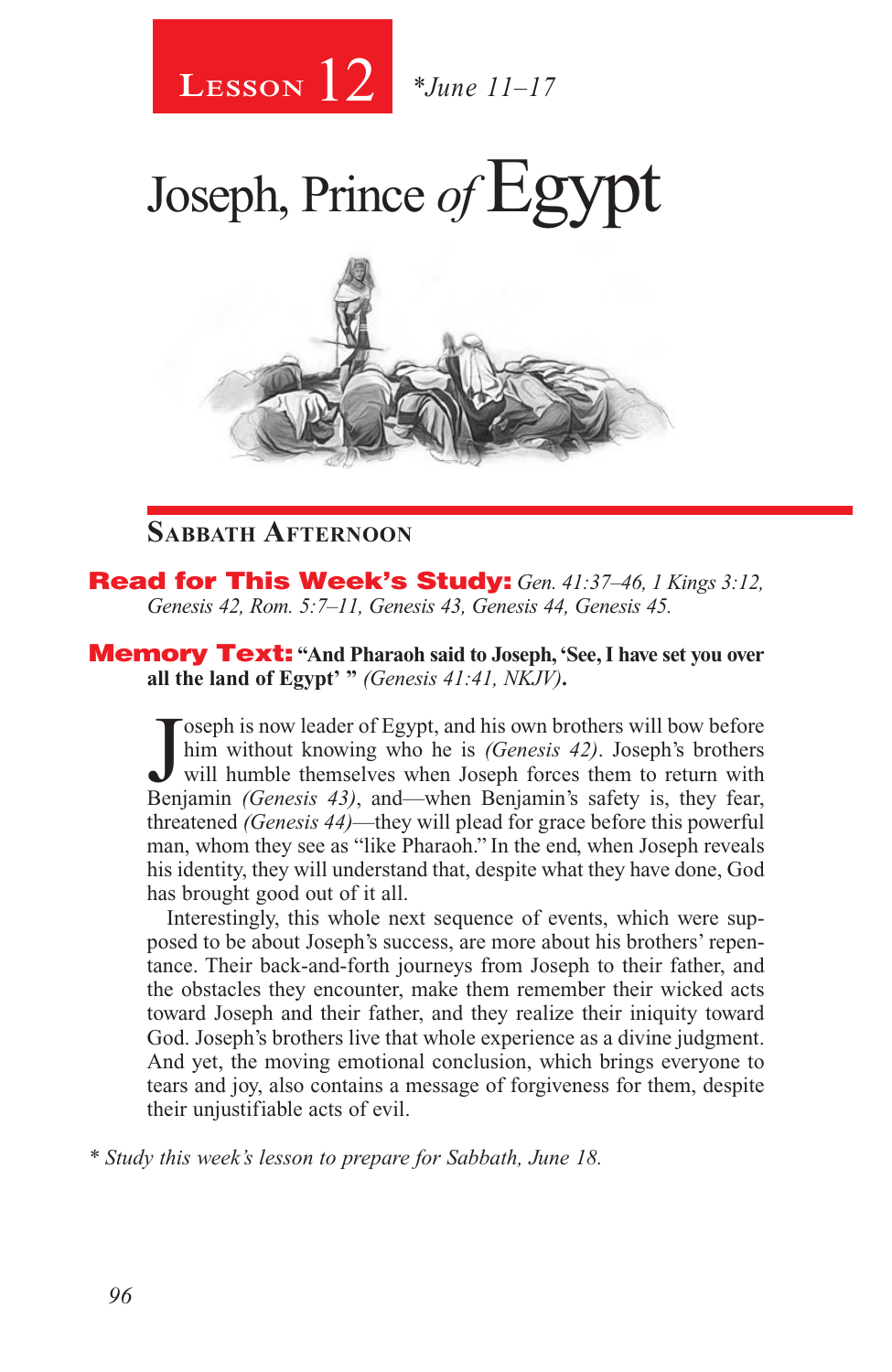## **SUNDAY** June 12

## **Joseph's Rise to Power**

For Joseph, Pharaoh's dreams revealed what God was "about to do" *(Gen. 41:28, NKJV)* in the land. Joseph, however, does not call on Pharaoh to believe in his God. Instead, Joseph's immediate response is action. Joseph proposes an economic program. Interestingly, only the economic part of Joseph's discourse is retained by Pharaoh, who seems more interested in the economic lesson than in the spiritual meaning of the dream and God's role in producing it.

\_\_\_\_\_\_\_\_\_\_\_\_\_\_\_\_\_\_\_\_\_\_\_\_\_\_\_\_\_\_\_\_\_\_\_\_\_\_\_\_\_\_\_\_\_\_\_\_\_\_\_\_\_\_\_\_

\_\_\_\_\_\_\_\_\_\_\_\_\_\_\_\_\_\_\_\_\_\_\_\_\_\_\_\_\_\_\_\_\_\_\_\_\_\_\_\_\_\_\_\_\_\_\_\_\_\_\_\_\_\_\_\_

\_\_\_\_\_\_\_\_\_\_\_\_\_\_\_\_\_\_\_\_\_\_\_\_\_\_\_\_\_\_\_\_\_\_\_\_\_\_\_\_\_\_\_\_\_\_\_\_\_\_\_\_\_\_\_\_

#### Read **Genesis 41:37–57. What is God's place in the success of Joseph?**

Pharaoh selects Joseph to take charge not so much because he has interpreted his dreams correctly and revealed the forthcoming problem of the land, but because he has a solution to that problem, because his "advice was good" *(Gen. 41:37, NKJV)*, an opinion also shared by Pharaoh's servants. Pharaoh's choice seems to have been more pragmatic than religious. And yet, Pharaoh recognizes that the presence of "the Spirit of God" *(Gen. 41:38)* is in Joseph, who is qualified as "discerning and wise" *(Gen. 41:39)*, an expression that characterizes the wisdom that God gives *(see Gen. 41:33; compare with 1 Kings 3:12)*.

All the details reported in the biblical text fit the historical situation of Egypt at that time. Politically, the fact that Pharaoh appoints Joseph as vizier is not unusual in ancient Egypt, where cases of foreign viziers have been attested.

The next seven years are years of abundance in such a marked way that the grain production becomes "immeasurable" *(Gen. 41:49, NKJV)*, a sign of supernatural providence. The comparison "as the sand of the sea" *(Gen. 41:49)* reveals that this is God's blessing *(Gen. 22:17)*. Joseph personally reflects that blessing in his own fruitfulness, a coincidence that evidences the presence of the same God behind the two phenomena. Joseph has two sons whose names show Joseph's experience of God's providence, which has transformed the memory of pain into joy (Manasseh) and the former affliction into fruitfulness (Ephraim). What a powerful example of how God turned something bad into something very good!

**What are ways that others should be able to see, from the kind of lives that we live, the reality of our God?**

 $\_$  , and the set of the set of the set of the set of the set of the set of the set of the set of the set of the set of the set of the set of the set of the set of the set of the set of the set of the set of the set of th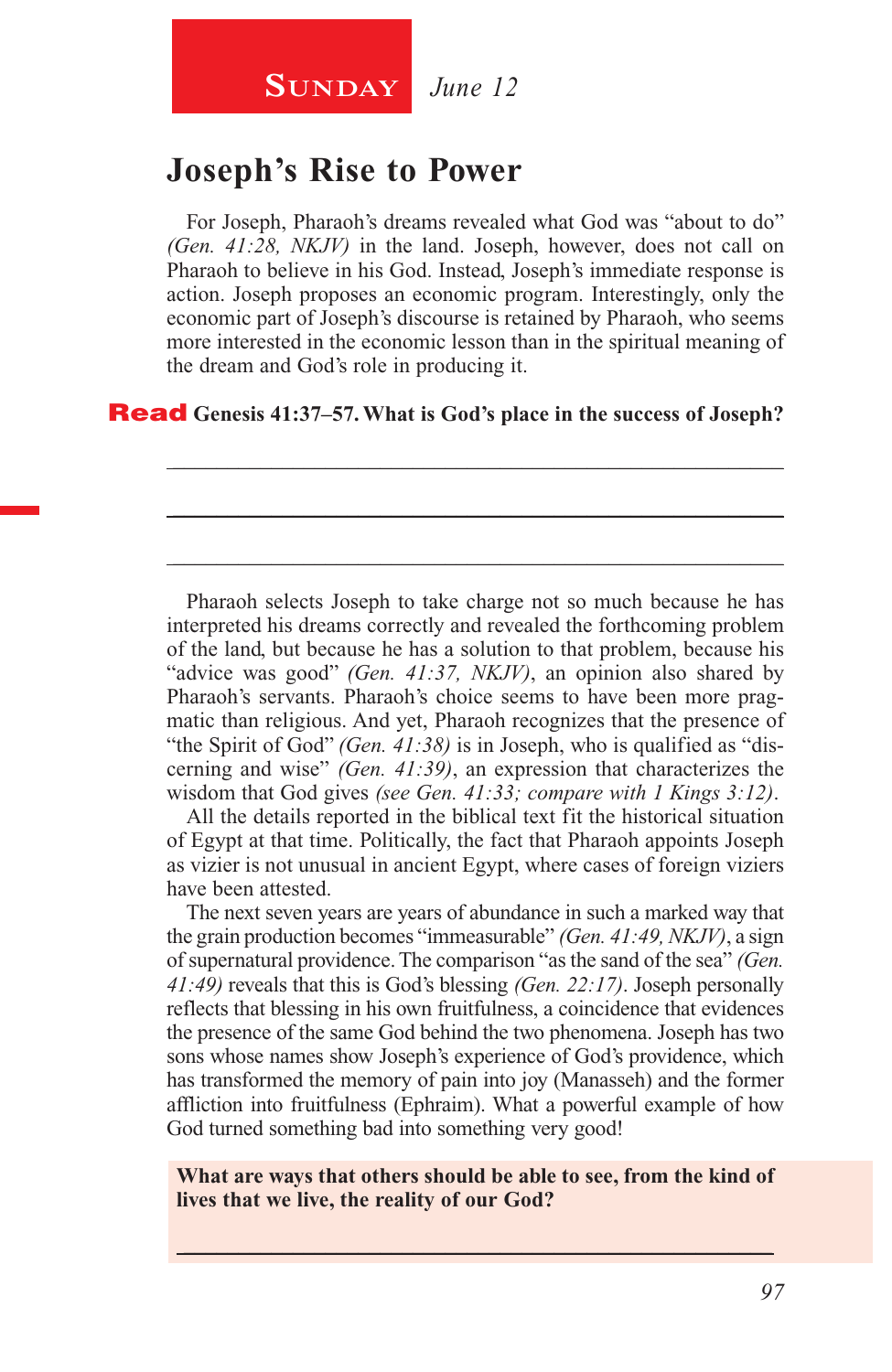## **MONDAY** June 13

## **Joseph Confronts His Brothers**

**Read** Genesis 42. What happened here, and how does it reveal the **providence of God, despite human evil and malfeasance?**

The famine obliges Jacob to send his sons to Egypt to buy grain. Ironically, it is Jacob who initiates the project *(Gen 42:1)*. The unfortunate old man, a victim of circumstances beyond his control, unknowingly sets in motion an amazing chain of events that will lead to being reunited with the son for whom he had mourned so long.

\_\_\_\_\_\_\_\_\_\_\_\_\_\_\_\_\_\_\_\_\_\_\_\_\_\_\_\_\_\_\_\_\_\_\_\_\_\_\_\_\_\_\_\_\_\_\_\_\_\_\_\_\_\_\_\_

\_\_\_\_\_\_\_\_\_\_\_\_\_\_\_\_\_\_\_\_\_\_\_\_\_\_\_\_\_\_\_\_\_\_\_\_\_\_\_\_\_\_\_\_\_\_\_\_\_\_\_\_\_\_\_\_

The providential nature of this meeting is highlighted through two fundamental characters. First, it is seen as a fulfillment of Joseph's dreams. The event—predicted in Joseph's prophetic dreams: " 'your sheaves . . . bowed down to my sheaf' " *(Gen. 37:7, NKJV)*—is now taking place. Joseph is identified as the "governor over the land" *(Gen. 42:6)* and "the lord of the land" *(Gen. 42:30, 33)*. Joseph's powerful position contrasts with that of his needy brothers, who "bowed down before him with their faces to the earth" *(Gen. 42:6, NKJV)*—the same ten brothers who mocked Joseph about his dream and doubted its fulfillment *(Gen. 37:8)*.

Second, this providential meeting is described as a response. The linguistic and thematic echoes between the two events underline the character of just retribution. The phrase "they said to one another" *(Gen. 42:21, NKJV)* also was used when they began to plot against Joseph *(Gen. 37:19)*. The brothers' sojourn in prison *(Gen. 42:17)* echoes Joseph's sojourn in prison *(Gen. 40:3, 4)*. In fact, Joseph's brothers relate what is currently happening to them to what they did to their brother perhaps 20 years ago. "Then they said to one another, 'We are truly guilty concerning our brother, for we saw the anguish of his soul when he pleaded with us, and we would not hear; therefore this distress has come upon us' " *(Gen. 42:21, NKJV)*.

Reuben's words, " 'his blood is now required of us' " *(Gen. 42:22, NKJV)*, which echo his past warning to " 'shed no blood' " *(Gen. 37:22, NKJV)*, reinforce the link between what they are now facing and what they had done.

**Most of us, surely, have done things for which we are sorry. How can we, to whatever degree possible, make up for what we have done? Also, why is accepting God's promises of forgiveness through Jesus so crucial for us** *(see Rom. 5:7–11)***?**

\_\_\_\_\_\_\_\_\_\_\_\_\_\_\_\_\_\_\_\_\_\_\_\_\_\_\_\_\_\_\_\_\_\_\_\_\_\_\_\_\_\_\_\_\_\_\_\_\_\_\_\_\_\_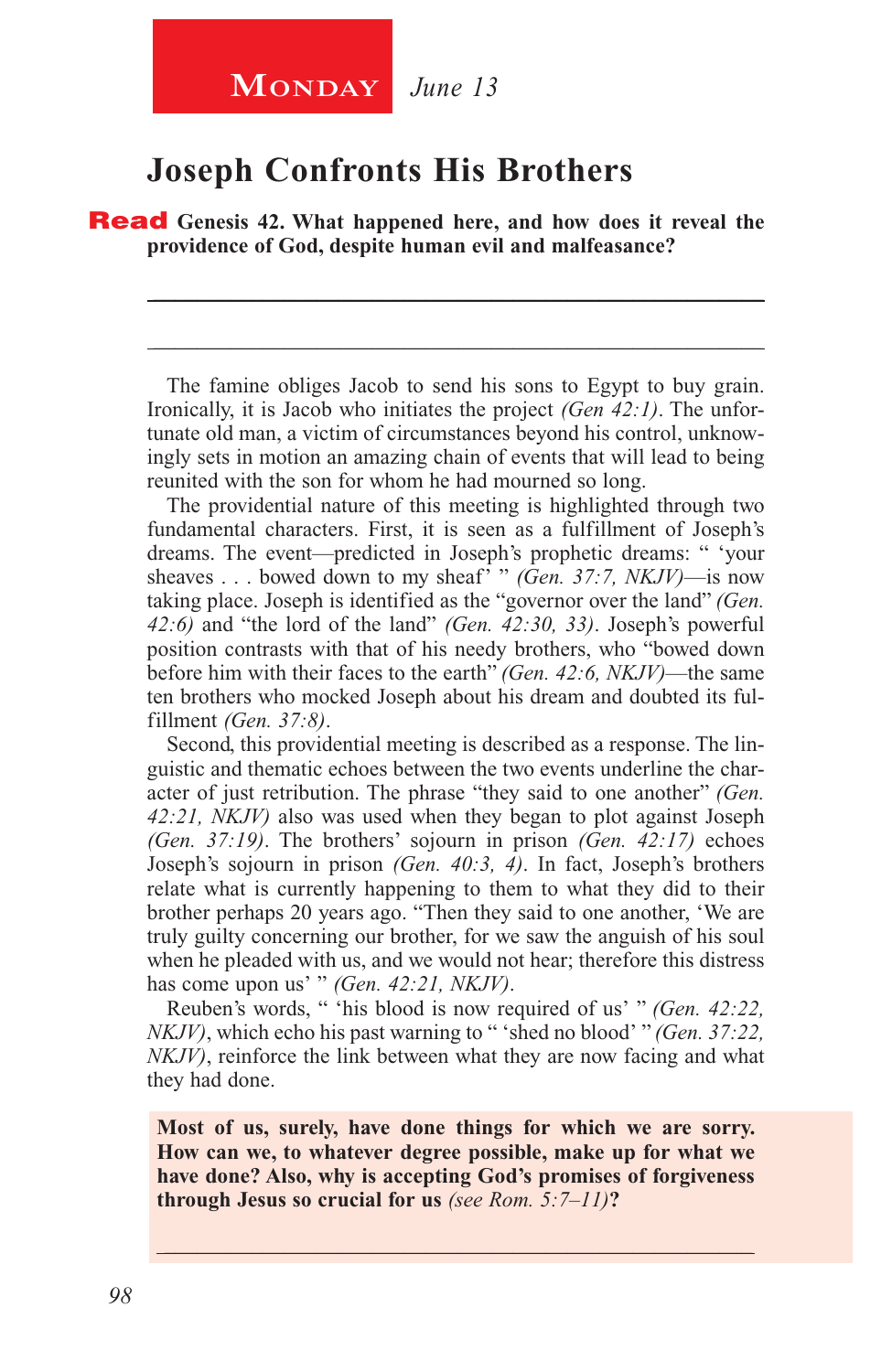## **Tuesday** *June 14*

## **Joseph and Benjamin**

Jacob could not easily allow the departure of Benjamin, his only son with Rachel who remained with him. He was afraid that he would lose him, as he already had lost Joseph *(Gen. 43:6–8)*. It was only when there was no more food *(Gen. 43:2)* and when Judah pledged to guarantee the return of Benjamin *(Gen. 43:9)* that Jacob finally consented to a second visit to Egypt and allowed Benjamin to go with his brothers.

\_\_\_\_\_\_\_\_\_\_\_\_\_\_\_\_\_\_\_\_\_\_\_\_\_\_\_\_\_\_\_\_\_\_\_\_\_\_\_\_\_\_\_\_\_\_\_\_\_\_\_\_\_\_\_\_

\_\_\_\_\_\_\_\_\_\_\_\_\_\_\_\_\_\_\_\_\_\_\_\_\_\_\_\_\_\_\_\_\_\_\_\_\_\_\_\_\_\_\_\_\_\_\_\_\_\_\_\_\_\_\_\_

\_\_\_\_\_\_\_\_\_\_\_\_\_\_\_\_\_\_\_\_\_\_\_\_\_\_\_\_\_\_\_\_\_\_\_\_\_\_\_\_\_\_\_\_\_\_\_\_\_\_\_\_\_\_\_\_

#### Read **Genesis 43. What effect did Benjamin's presence have on the course of events?**

Benjamin's presence dominated the events. When all the brothers stand before Joseph, Benjamin is the only person whom Joseph sees *(Gen. 43:16)*. Benjamin is the only one who is called "brother" *(Gen. 43:29, NKJV)*. While Benjamin is called by name, all the other brothers are not identified; they are simply referred to as "men" *(Gen. 43:16)*.

Joseph calls Benjamin " 'my son,' " as a reassuring expression of special affection *(Gen. 43:29; compare with Gen. 22:8)*. Joseph's blessing refers to "grace" *(Gen. 43:29)*, reminiscent of his begging for grace, which was not forthcoming *(Gen. 42:21)*. Joseph returns to Benjamin the grace that he did not receive from his other brothers.

While Joseph's brothers fear that they will be cast in prison because of the money that was returned, Joseph prepares a banquet for them because of Benjamin's presence. It is as if Benjamin has a redeeming effect on the whole situation. When all the brothers are seated according to their ages and respecting the rules of honor, it is Benjamin, the youngest, who is served five times more than all the other brothers *(Gen. 43:33, 34)*. And yet, this favoritism does not bother them unlike when Joseph was his father's favorite many years ago, which led to their terrible actions toward both their half brother and their own father *(Gen. 37:3, 4)*.

"By this token of favor to Benjamin he hoped to ascertain if the youngest brother was regarded with the envy and hatred that had been manifested toward himself. Still supposing that Joseph did not understand their language, the brothers freely conversed with one another; thus he had a good opportunity to learn their real feelings. Still he desired to test them further, and before their departure he ordered that his own drinking cup of silver should be concealed in the sack of the youngest."—Ellen G. White, *Patriarchs and Prophets*, pp. 228, 229.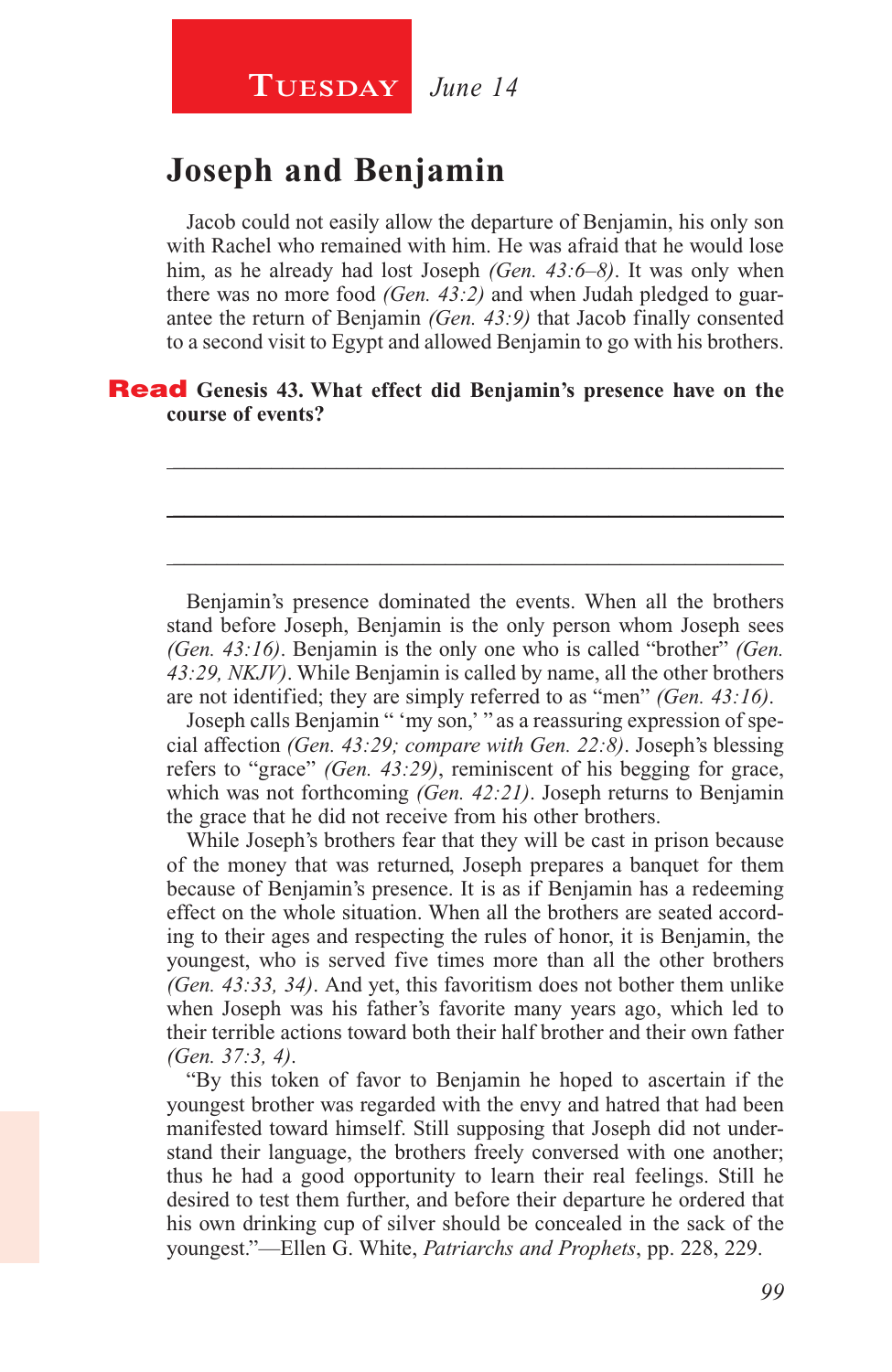## **The Divination Cup**

Read **Genesis 44. Why did Joseph put the divination cup in Benjamin's sack and not in another brother's sack?**

This story parallels the preceding one. As before, Joseph gives specific instructions; and, once again, he fills the men's sacks with food. This time, however, Joseph adds the strange command to put his precious cup in Benjamin's sack.

\_\_\_\_\_\_\_\_\_\_\_\_\_\_\_\_\_\_\_\_\_\_\_\_\_\_\_\_\_\_\_\_\_\_\_\_\_\_\_\_\_\_\_\_\_\_\_\_\_\_\_\_\_\_\_\_

\_\_\_\_\_\_\_\_\_\_\_\_\_\_\_\_\_\_\_\_\_\_\_\_\_\_\_\_\_\_\_\_\_\_\_\_\_\_\_\_\_\_\_\_\_\_\_\_\_\_\_\_\_\_\_\_

The events take, therefore, a different course. While in the preceding trip, the brothers returned to Canaan to take Benjamin with them, now they have to return to Egypt to face Joseph. Whereas in the preceding situation all the brothers found the same thing in their sacks, now Benjamin is singled out as the one who has Joseph's cup. Unexpectedly, Benjamin, who as the guest of honor had access to Joseph's cup, is now suspect and charged with having stolen that precious article. He will go to prison.

That Joseph was using a divination cup did not mean that he believed in its power. Joseph "had never claimed the power of divination, but was willing to have them believe that he could read the secrets of their lives."—Ellen G. White, *Patriarchs and Prophets*, p. 229.

The magic cup was for Joseph a pretext to evoke the supernatural domain, and thus awaken in his brothers' hearts their sense of guilt toward God. This is how Judah interprets Joseph's implied message, because he refers to the iniquity that God has found in them *(Gen. 44:16).* Also, the stealing of that precious cup would justify a severe punishment and thus test the other brothers' thinking.

The intensity of the brothers' emotion and their reaction is significant. They all are united in the same pain, fearing for Benjamin, who will be lost as was Joseph, and like him become a slave in Egypt although he was, like him, innocent. This is why Judah proposes that he be taken as a slave "instead" of Benjamin *(Gen. 44:33)*, just as the ram had been sacrificed "instead" of the innocent Isaac *(compare with Gen. 22:13)*. Judah presents himself as a sacrifice, a substitution, whose purpose is precisely to cope with that "evil" that would devastate his father *(Gen. 44:34)*.

**What principle of love, as exemplified in Judah's response, is implied in the process of substitution? How does this kind of love explain the biblical theology of salvation?** *(See Rom. 5:8.)*

\_\_\_\_\_\_\_\_\_\_\_\_\_\_\_\_\_\_\_\_\_\_\_\_\_\_\_\_\_\_\_\_\_\_\_\_\_\_\_\_\_\_\_\_\_\_\_\_\_\_\_\_\_\_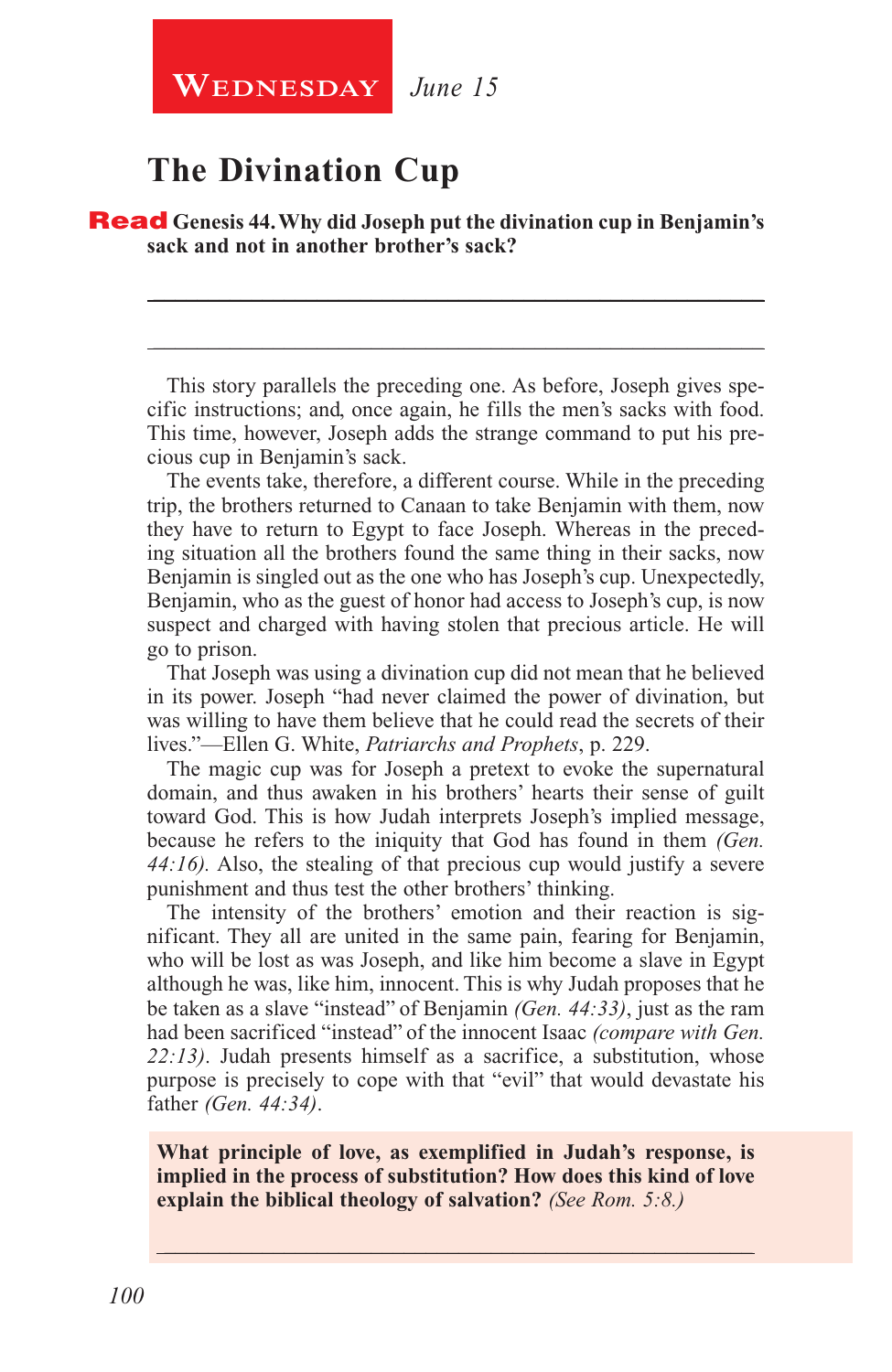## **" 'I Am Joseph Your Brother' "**

Read **Genesis 45. What lessons of love, faith, and hope can be found in this story?**

\_\_\_\_\_\_\_\_\_\_\_\_\_\_\_\_\_\_\_\_\_\_\_\_\_\_\_\_\_\_\_\_\_\_\_\_\_\_\_\_\_\_\_\_\_\_\_\_\_\_\_\_\_\_\_\_

\_\_\_\_\_\_\_\_\_\_\_\_\_\_\_\_\_\_\_\_\_\_\_\_\_\_\_\_\_\_\_\_\_\_\_\_\_\_\_\_\_\_\_\_\_\_\_\_\_\_\_\_\_\_\_\_

\_\_\_\_\_\_\_\_\_\_\_\_\_\_\_\_\_\_\_\_\_\_\_\_\_\_\_\_\_\_\_\_\_\_\_\_\_\_\_\_\_\_\_\_\_\_\_\_\_\_\_\_\_\_\_\_

It was at that very moment, when Judah talked about the " 'evil' " that would fall upon *'avi*, " 'my father' " *(Gen. 44:34)*, that Joseph "cried out" *(Gen. 45:1, NKJV)* and then "made himself known" to his brothers. This expression, often used to refer to God's self-revelation *(Exod. 6:3, Ezek. 20:9)*, suggests that it is God who had revealed Himself here, as well. That is, the Lord had shown that His providence reigns, even despite human foibles.

Joseph's brothers cannot believe what they are hearing and seeing. Thus, Joseph is obliged to repeat, " 'I am Joseph your brother' " *(Gen. 45:4, NKJV)*, and it is only the second time, when they hear the precise words " 'whom you sold into Egypt' " *(Gen. 45:4, NKJV)*, that they believe.

Joseph then declares: " 'God sent me' " *(Gen. 45:5, NKJV)*. This reference to God has a double purpose. It serves not only to reassure his brothers that Joseph does not have hard feelings toward them; but it also is a profound confession of faith, and an expression of hope, because what they did was necessary for the " 'great deliverance' " and the survival of a " 'posterity' " *(Gen. 45:7, NKJV)*.

Joseph then urges his brothers to go to his father in order to prepare him to come to Egypt. He accompanies his call with specific words concerning the place where they will " 'dwell,' " that is, Goshen, famous for its rich pasture, " 'the best of the land' " *(Gen. 45:10, 18, NKJV)*. He also takes care of the transportation: carts are provided, which will ultimately convince Jacob that his sons were not lying to him about what they had just experienced *(Gen. 45:27)*. Jacob takes this visible demonstration as evidence that Joseph is alive, and this is enough for him to come alive again *(compare with Gen. 37:35, Gen. 44:29)*.

Things are now good. Jacob's 12 sons are alive. Jacob is now called "Israel" *(Gen. 45:28)*, and the providence of God has been made manifest in a powerful way.

**Yes, Joseph was gracious to his brothers. He could afford to be. How, though, do we learn to be gracious to those whose evil toward us doesn't turn out as well for us as what Joseph experienced?**

 $\_$  , and the set of the set of the set of the set of the set of the set of the set of the set of the set of the set of the set of the set of the set of the set of the set of the set of the set of the set of the set of th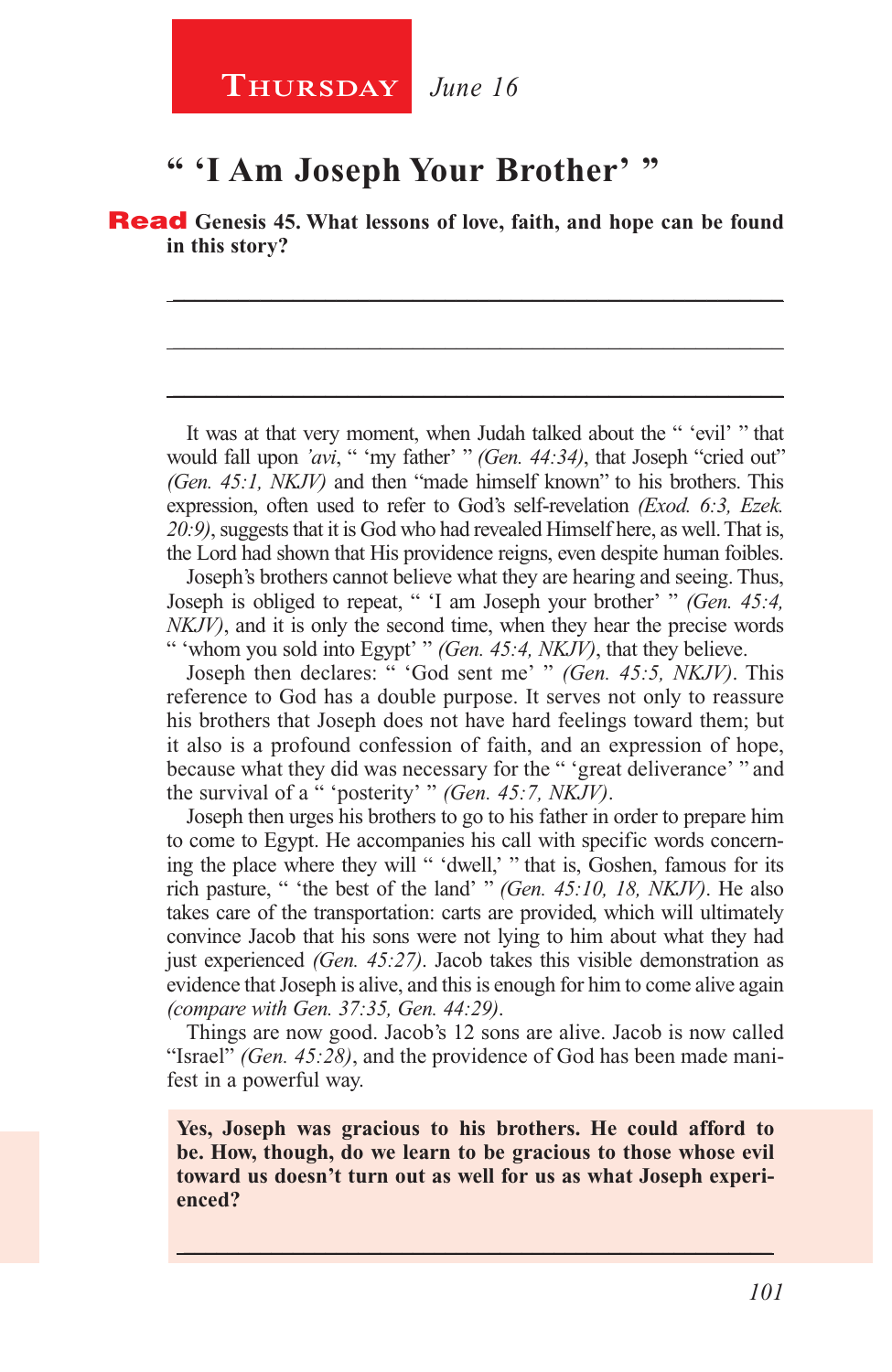

#### **Further Thought:** Ellen G. White, "Joseph in Egypt," pp. 213–223; "Joseph and His Brothers," pp. 224–232, in *Patriarchs and Prophets*.

"The three days of confinement were days of bitter sorrow with Jacob's sons. They reflected upon their past wrong course, especially their cruelty to Joseph. They knew if they were convicted of being spies, and they could not bring evidence to clear themselves, they would all have to die, or become slaves. They doubted whether any effort any one of them might make would cause their father to consent to have Benjamin go from him, after the cruel death, as he thought, Joseph had suffered. They sold Joseph as a slave, and they were fearful that God designed to punish them by suffering them to become slaves. Joseph considers that his father and the families of his brethren, may be suffering for food, and he is convinced that his brethren have repented of their cruel treatment of him, and that they would in no case treat Benjamin as they had treated him."—Ellen G. White, *Spiritual Gifts*, book 3, pp. 155, 156.

"Joseph was satisfied. He had proved his brethren, and had seen in them the fruits of true repentance for their sins."—Ellen G. White, *Spiritual Gifts*, book 3, p. 165.

### Discussion Questions:

**In class, dwell on the question at the end of Thursday's study. Do you think that Joseph would have been so gracious to his brothers had things not turned out so well for him? Of course, we can't know for sure, but what indications, if any, in the entire story of Joseph reveal to us the kind of character that Joseph had, which could help explain his graciousness?**

 **In what ways can we see in Joseph a kind of precursor to Christ and what Christ went through?**

 **Joseph had tested his brothers. In what similar ways does God test us?**

 **Even after all those years, the brothers realized their guilt in what they had done to Joseph. What does this teach us about how powerful guilt can be? And though we can be forgiven and accept God's forgiveness, how do we learn to forgive ourselves, no matter how unworthy we are of that forgiveness?**